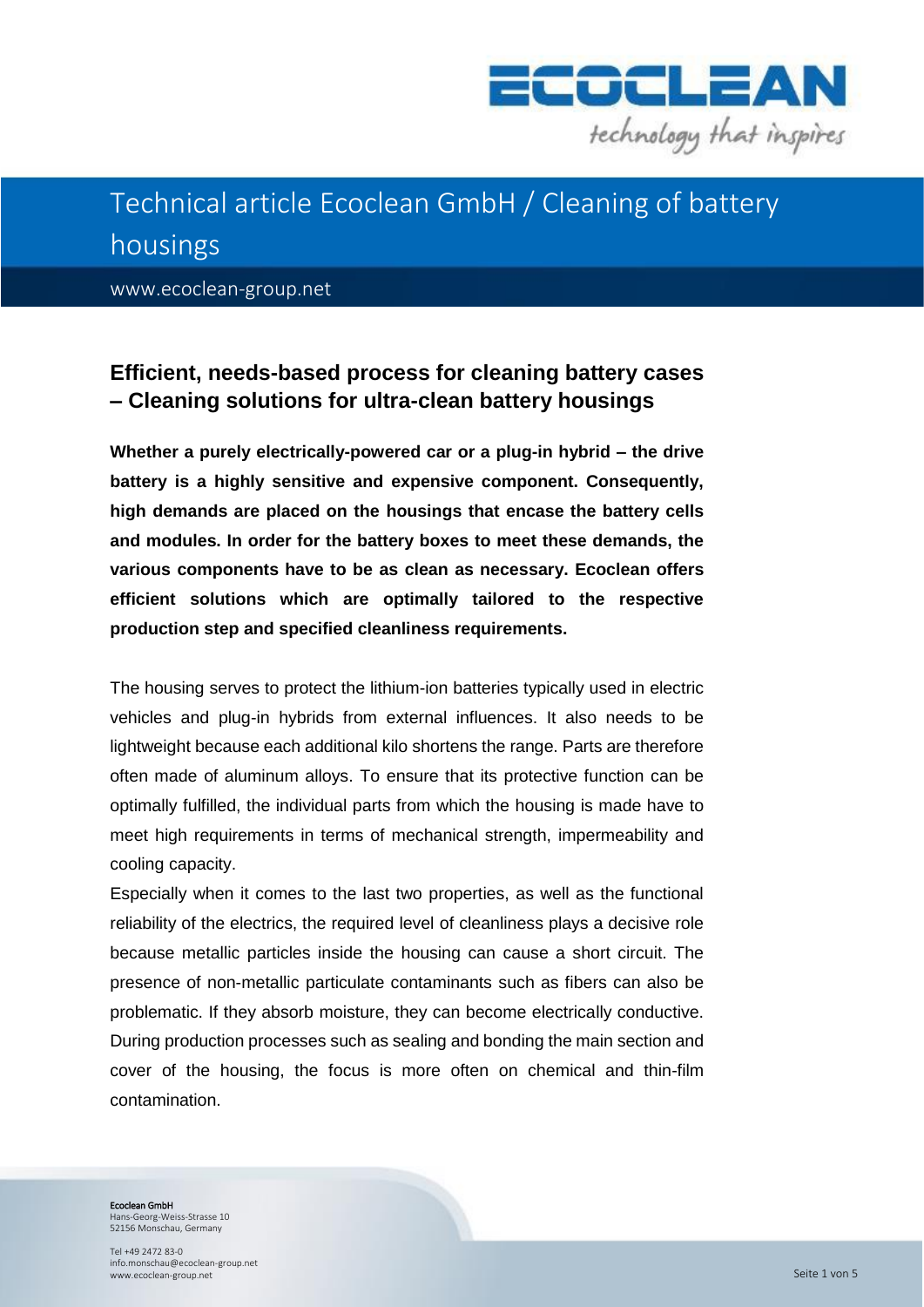

#### **Different concepts require special cleaning solutions**

Due to the vast number of products and manufacturing processes, there are no general specifications for cleanliness levels. Tier 1 suppliers and system integrators are therefore confronted with very different OEM requirements. When designing an adapted cleaning solution, the production phase also has to be considered: Do single parts, such as metal sheets, brackets and struts, need to be cleaned? Do the components have to be passivated for downstream processes such as laser hybrid welding? Is intermediate cleaning necessary to prevent the cooling channels of complex cooling units from clogging up? When battery housings are given a final clean, do part geometries with fluid-trapping recesses and cavities have to be taken into account in order to reliably fulfill the specified cleanliness requirements?

Ecoclean GmbH offers cleaning solutions that are tailored to these different tasks and already in use in series production. Typical contaminants removed by the cleaning systems include residues of coolants and minimum quantity lubricants (MQL), burrs, chips, smoke residue, loose welding beads, dust, fibres and dirt originating from the manufacturing environment.

#### **Effectively cleaning housings with relatively simple geometries**

Regardless of whether it's smaller housing for hybrid vehicles or larger ones like those used in fully electrically-powered cars – final cleaning processes for relatively simple battery cases without fluid-trapping recesses and cavities can be effectively carried out using an overhead conveyor system. Thanks to its modular design, the cleaning system can be optimally adapted to the respective cleanliness requirements and cycle time specifications and the modules flexibly combined.

The overhead conveyor is cleverly designed so that the parts placed in it can be tilted forward and slightly to the side during the cleaning process. This ensures that cleaning and rinsing liquids can run out of the drain holes in the housings. In a first process step, the parts are blow-cleaned to remove any loosely adhering impurities. In order to react flexibly to varying and/or higher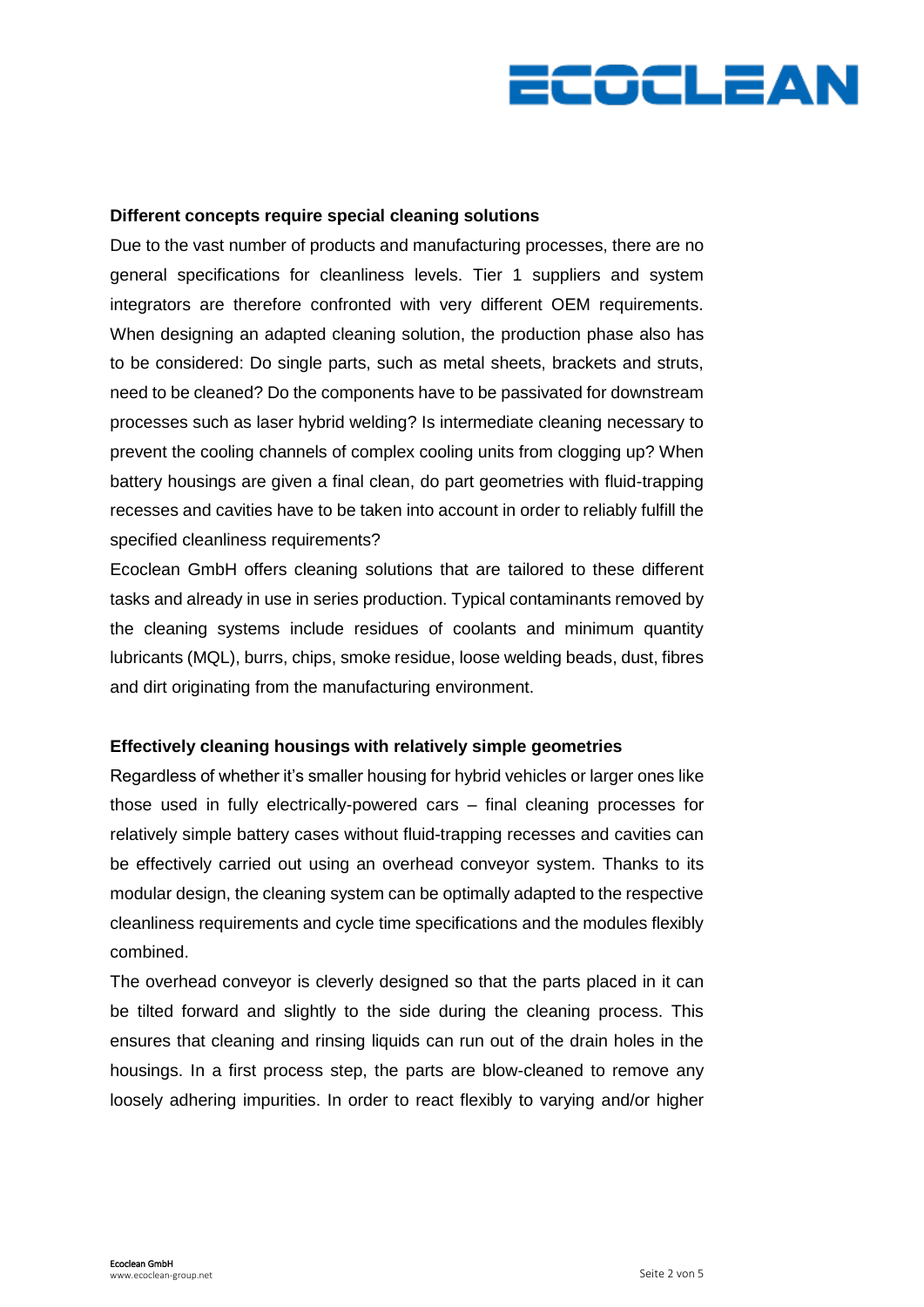

requirements, an infeed station can be optionally integrated that is easy to equip as a second blow-cleaning station. After the dry pre-cleaning step, the parts are forwarded to the wet zone. This contains modules which spray-clean the parts with an aqueous medium. The units for the rinsing processes can be designed for different types of water, e.g. town water or demineralized water. After the downstream drying step, the housings pass through a cooling zone so that they leave the system at the right temperature for the next process, e.g. leak test, and are instantly ready for further processing.

The modular cleaning system with overhead conveyor is also used for intermediate cleaning of battery cases featuring integral cooling channels. This step removes chips, burrs and contaminants from the channels before the cross and longitudinal profiles are welded on.

#### **Clean and completely dry complex housings**

The globally-active company has designed another modular cleaning system specifically for final cleaning of complex battery casings. This system consists of a series of treatment chambers, some of which are fitted with rotary units, that can be flexibly combined with one another to execute loading and unloading steps in addition to cleaning, rinsing, drying and cooling. The rotary units allow the parts to be rotated through 360 degrees and tilted simultaneously during wet processes, thus ensuring that cleaning and rinsing media are reliably drained from complex geometries and fluid-trapping recesses and cavities. Loading and handling tasks are performed by two robots mounted on a seventh axis, with one handling soiled parts and the other cleaned parts.

In the treatment stations for cleaning and rinsing, fluid is applied to the enclosures on all sides by a spray system with nozzles optimally aligned to the workpiece. Hot air is used for the drying process. Thanks to the attached cooling modules, the parts are instantaneously ready for packaging or further processing. The cleaning systems are capable of meeting cleanliness specifications of no particles larger than 500 micrometers. A positive pressure chamber can be integrated downstream of the unloading station to make sure that parts stay this clean.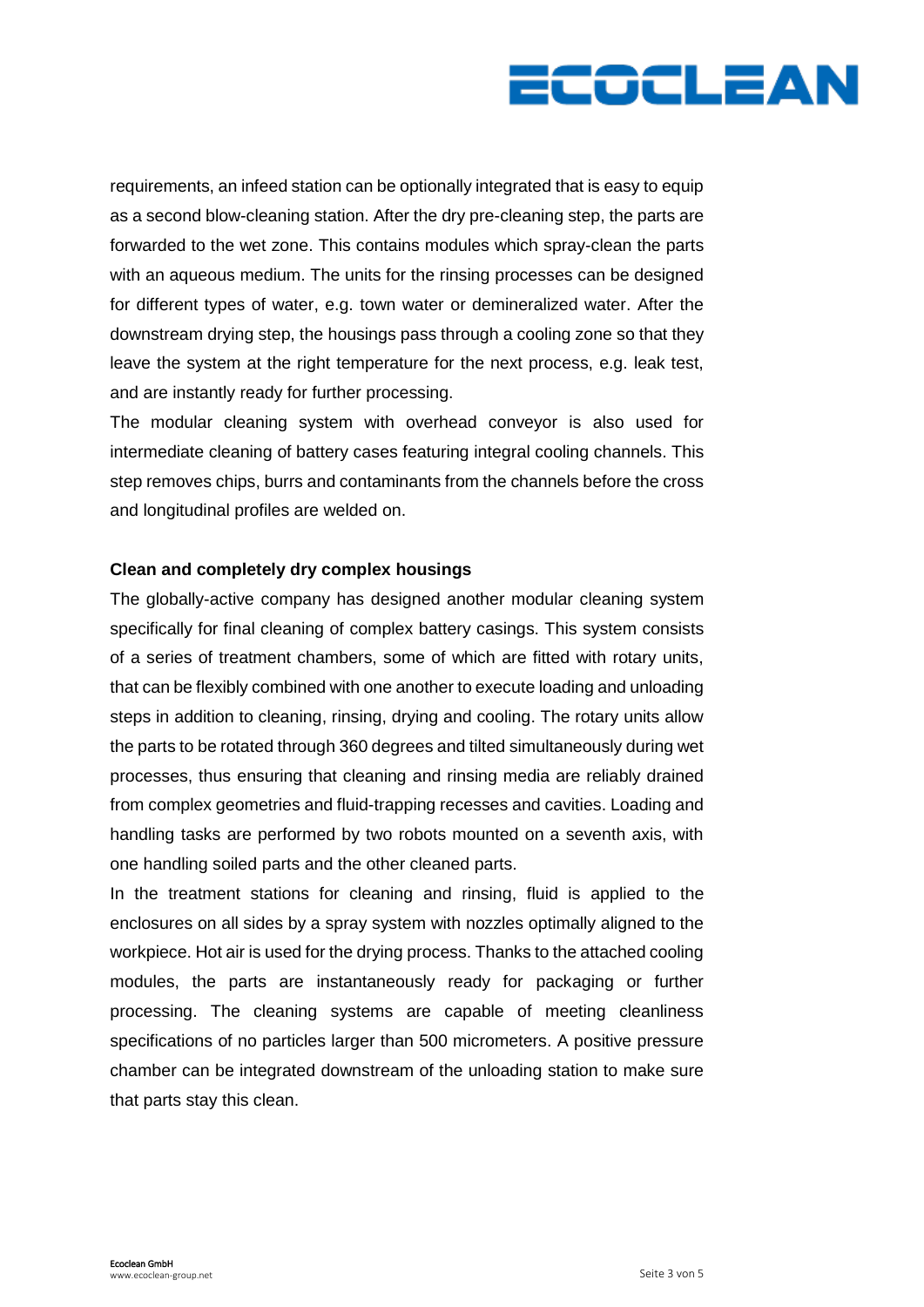

#### **Cleaning single parts - with or without passivation**

As a rule, single parts such as metal sheets, struts or mounting brackets are cleaned in multi-bath immersion systems like Mega 96W with water-based detergents adapted to the type of soiling to be removed. Passivation baths can also be integrated into these systems. If the focus is on degreasing, solvent systems such as EcoCduty or special systems can be used. To achieve the specified level of cleanliness within a short time, cleaning processes such as ultrasonics, injection flood washing and also the drying process - hot air and/or vacuum - can be individually tailored to the size and shape of the parts to be cleaned.

#### **Dry, partial cleaning process for joining and sealing areas**

A decisive criterion when it comes to achieving long-lasting and reliable bonding or sealing results is the cleanliness of the respective component surfaces. For these tasks, a range of essentially dry processes are used to clean or treat the specific areas, such as cleaning with media such as compressed air,  $CO<sub>2</sub>$  snow jet, atmospheric pressure plasma, laser or steam, as well as a special pulsated water jet technology.

If fully-assembled battery housings need to be cleaned, prototypes are only rarely available for test purposes. Therefore, whether and how reliably specified cleanliness levels can be met in series production much depends on the experience and expertise of the partner chosen to solve the cleaning task.

Contact: Ecoclean GmbH, Prathepan Gnanes, Phone +49 2472 83-0, [www.ecoclean-group.net.](http://www.ecoclean-group.net/)

*The SBS Ecoclean Group develops, produces and markets forward-looking machinery, systems and services for industrial part cleaning and surface treatment applications. Its globally leading solutions help companies around the world in conducting efficient and sustainable manufacturing to high quality*